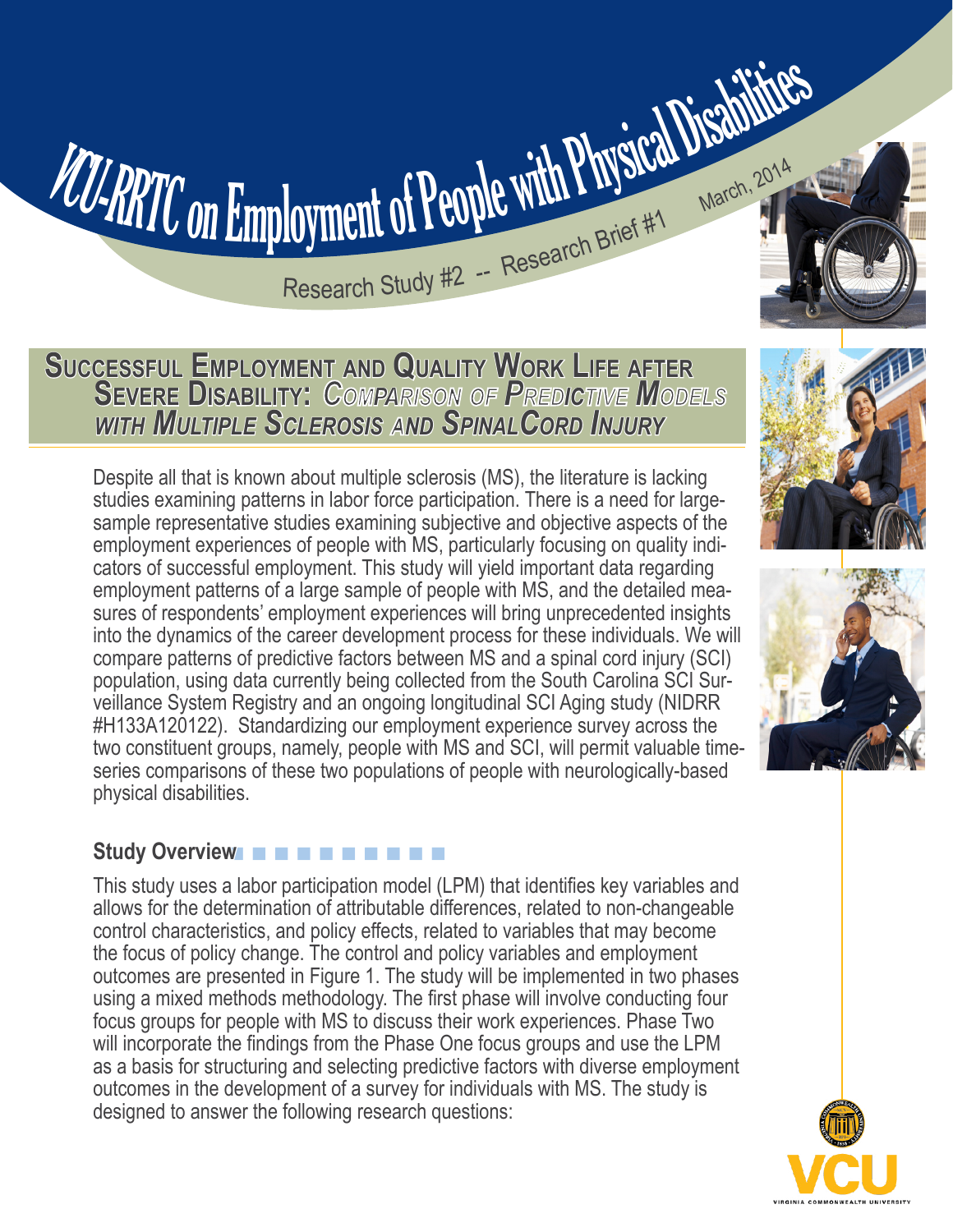- 1. What are the primary control and policy variables and the primary employment outcomes of greatest importance, as defined by those with physical disability secondary to MS who have had varying levels of success with employment?
- 2. To what extent are differences in successful employment outcomes attributable to unchangeable control factors, particularly race-ethnicity?
- 3. What policy variables will be associated with successful employment outcomes?
- 4. What interactions may exist between control and policy factors that will explain variations in successful employment outcomes?
- 5. What interactions exist between the two participant populations (MS, SCI) in the relationships between control factors and policy factors with successful employment participation and quality indicators of employment?

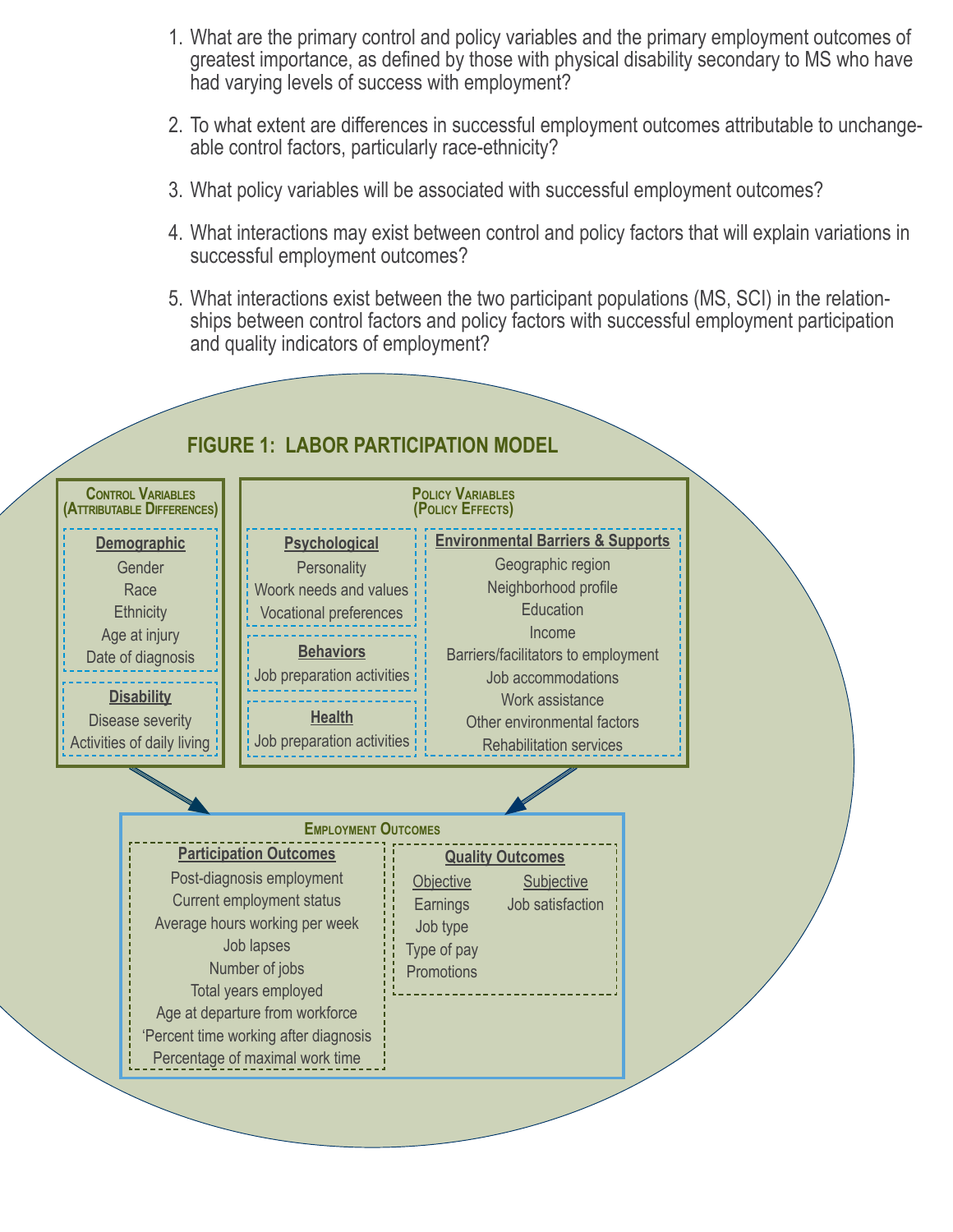## and Employment Outcomes **Phase One: Quantitative Assessment of Policy Factors**

During Phase One, four focus groups will be conducted consisting of eight people with MS through the National MS Society Ohio Buckeye Chapter. They will be heterogeneous in terms of characteristics. To be included in the study, participants must have been employed after their diagnosis.

 $\overline{\mathcal{L}}$ 

I

 $\mid$ 

Focus groups will follow a semi-structured format lasting two to three hours. Participants' confidentiality will be protected, and their names will never be published or disseminated. Any identifying information collected will be stored separately from any data collected. Transcripts will be produced from recordings of the interviews but identifying information will not be included in the transcripts. The focus group interviews will consist of questions designed to elicit information about the personal, environmental, and policy related factors that influence job outcomes. The general goal is to identify topics, themes, and patterns, and draw inferences about their meaning, which will aid in the development of a survey instrument to be used during Phase Two of the research.



# **Employment <b>E E E E E E Phase Two: Quantitative Study of Factors Related to Successful**

 tics, behavioral characteristics, health, environmental its length, clarity, and the integration of the various During Phase Two, a community advisory panel (CAP), comprised of eight individuals with MS, will assist with incorporation of the qualitative results into the final measure. Other measures included in the survey will be organized according to the LPM: demographic, disability, psychological characterisbarriers and supports, and employment outcomes (participant and quality outcomes). We will pilot test the overall survey with 15 individuals with MS to verify the appropriateness of the overall instrument, components. Next, we will recruit approximately 1,050 participants through the MS clinic at Shepherd Center, a large specialty hospital in Atlanta, Georgia. Data collection will be staggered over 30 months.

As part of a separate study (NIDRR #H133A120122), data will be collected regarding variables in the LPM model on persons with traumatic SCI of at least 1-year duration. Data collection with that study will mirror the data collection proposed in Phase 2, with the exception of any additional variables added to Phase 2 based on responses to Phase 1, as well as any MS specific variables. These analyses will identify the generality of the findings with different diagnostic groups (essential for the effective application of policy change), while at the same time allowing for specific patterns of